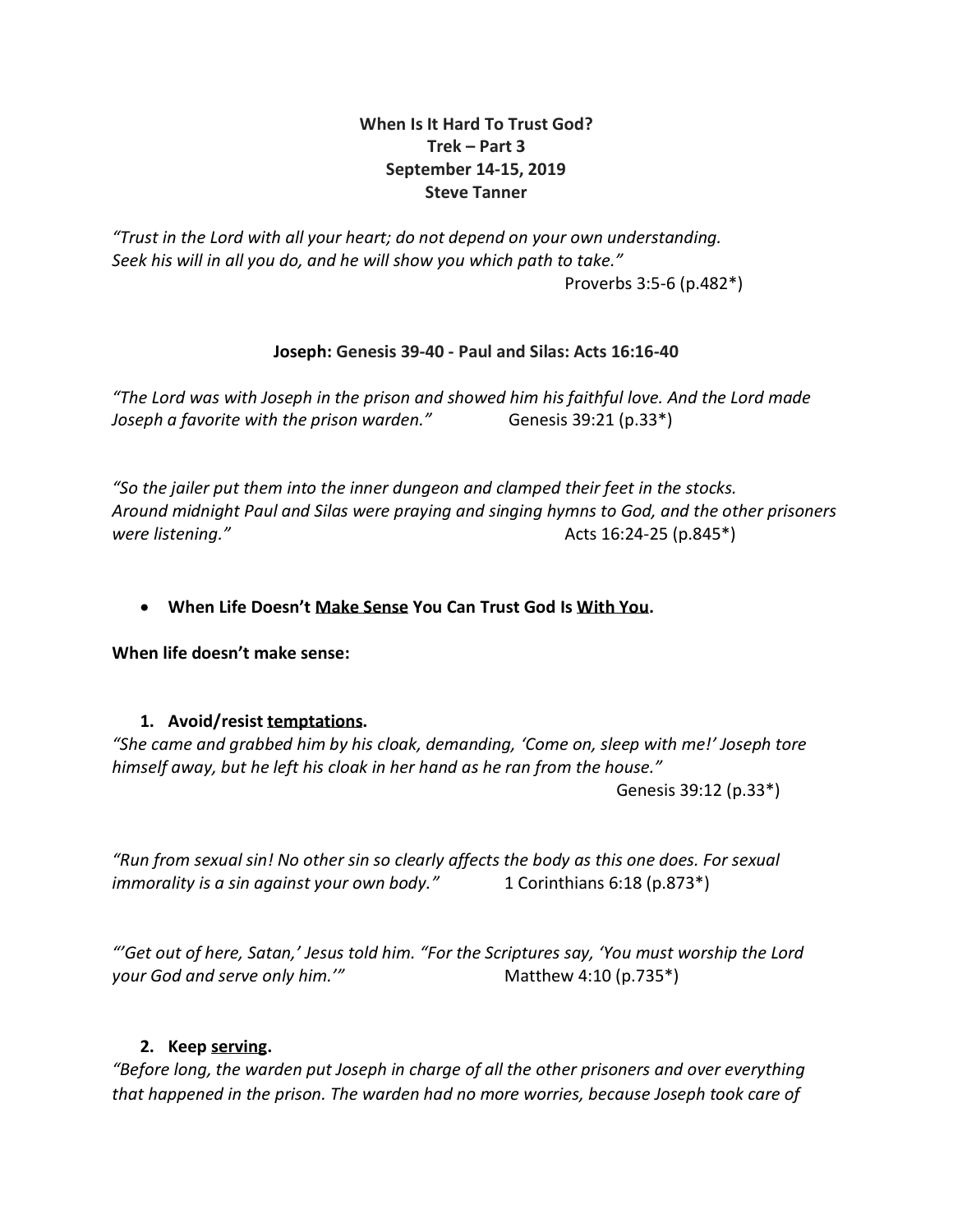*everything. The Lord was with him and caused everything he did to succeed."*  Genesis 39:22-23 (p.33\*)

*"Around midnight Paul and Silas were praying and singing hymns to God, and the other prisoners were listening. Suddenly, there was a massive earthquake, and the prison was shaken to its foundations. All the doors immediately flew open, and the chains of every prisoner fell off!"* Acts 16:25-26 (p.845\*)

## **3. Keep trusting.**

Proverbs 3:5-6: *Our TREK Series Key Verse!* (See above.) (p. 482\*)

*"Here on earth you will have many trials and sorrows. But take heart, because I have overcome the world."* John 16:33 (p.825\*)

# **4. Ask God to help you!**

*"'Have mercy on us and help us, if you can.'*

*"'What do you mean, 'If I can'?' Jesus asked. 'Anything is possible if a person believes.' "The father instantly cried out, 'I do believe, but help me overcome my unbelief!'"* Mark 9:22b-24 (p.769\*)

## **My Next Step:**

I will exercise all four principles for trusting God when life doesn't make sense—and when it does make sense, too.

*\* The Life Transformation Bible is the New Living Translation of the Bible including many useful tools to help you better understand God's Word, including our own Alive Church Life Transformation Discipleship Plan. They are available FREE in the church lobby.* 

**Life Groups Study Questions**

*Taking the Talk to Another Level* From the Weekend Talk of September 14-15, 2019 *Trek: An Adventure in Trust, Week 3 When is it Hard to Trust God?*

*This is a One Voice Talk Series, which means our kids and youth are also learning the same key Bible verses and main teaching points.*

Life Groups use these questions to dig deeper into what we talked about this weekend. Find out more about Life Groups at the Info Center in the lobby, or go to alivechurch.com/groups.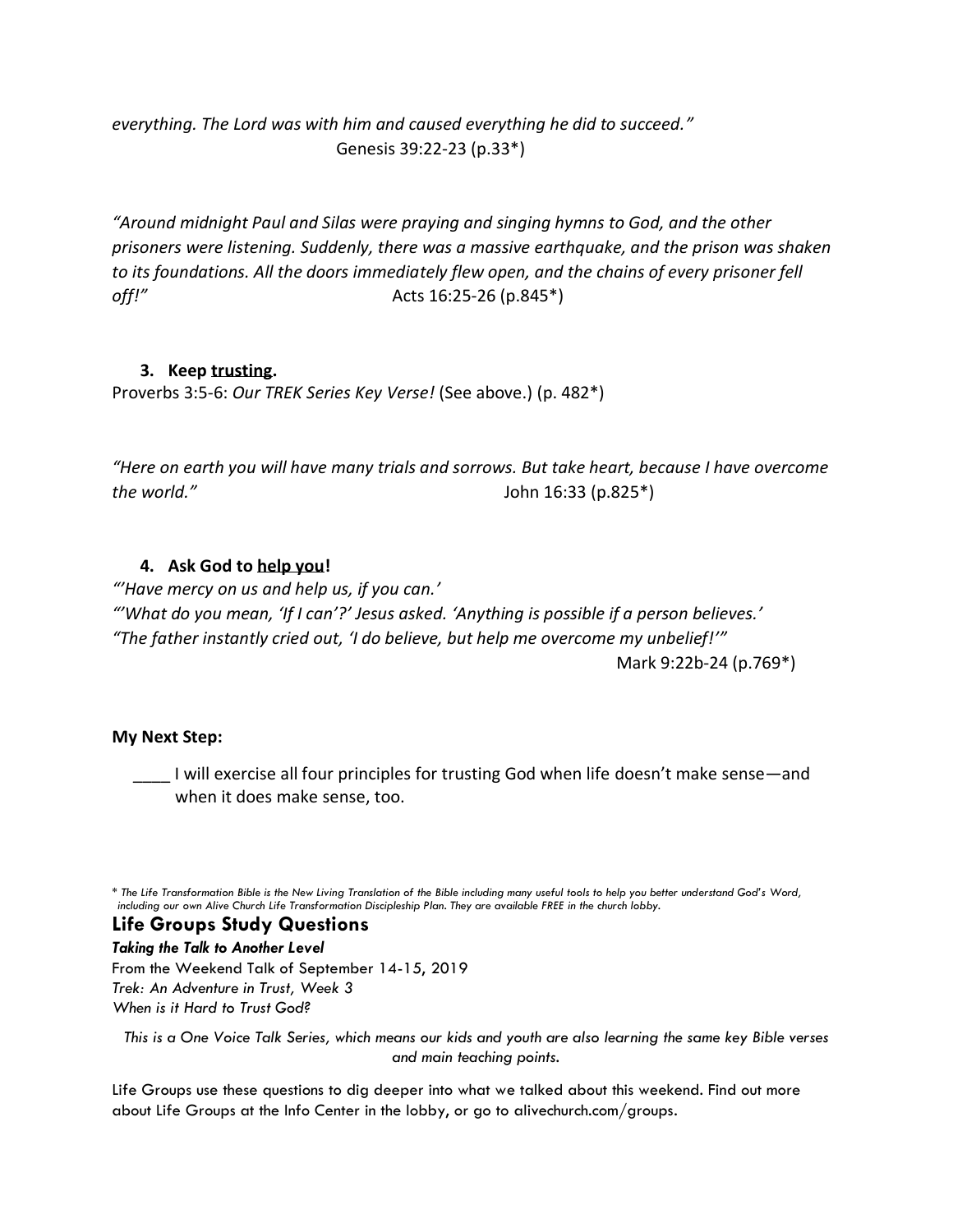### **Car Questions/Conversation Starters**

- When have you felt like life wasn't making any sense?
- Talk about a time when you did the right thing but you were accused of doing something wrong, or you faced a bad outcome anyway.
- Have you ever felt like wanted to just give up? When?
- When have you trusted God?
- Have you ever had to wait on God for something? When was that? How did it work out?

### **Quick Review**

• Looking back at your Talk Notes, was there anything you heard in the service that stood out or maybe even confused you?

#### **Discussion Starters from the Weekend Talk**

### **See the Talk Notes from this Weekend's Talk.**

- Steve talked about four principles for trusting God even when life doesn't make sense. He gave us some biblical examples for each of them. What are some ways you have experienced or implemented them? Which one or more present the biggest challenges for you right now?
	- 1. Avoid/Resist Temptations.
	- 2. Keep Serving.
	- 3. Keep Trusting.
	- 4. Ask God to Help You.
- What about Joseph's story (Genesis 39-40 (p. 33-34\*)) resonates with you?
	- o What would be tougher… to be falsely accused, like Joseph was by Potiphar's wife, or to be forgotten, like Joseph was by the chief cupbearer? Have you experienced similar circumstances?
- What about Paul and Silas' story (Acts 16:16-40 (p. 845\*)) inspires you?
	- o Have you ever faced a calamity by praising God? How were other people affected by how you handled your difficult circumstance?

### **Digging Deeper**

**Daniel 3** (p. 669\*) recounts the story of Shadrach, Meshach, and Abednego. They had been commanded to bow down before a 90-foot tall golden idol—or face death. They chose not to bow down. They trusted God, instead.

- What did they say to the king when confronted about their non-compliance with the order? What stands out to you about what they said?
- What happened when they went into the furnace? How many men appeared inside?
- How did Nebuchadnezzar respond?
- When have you had to trust God in the face of resistance?
- What else stands out to you form this passage?

**Romans 8:31-39** (p. 863\*) contains some vivid descriptions of why we can trust God.

- Identify the promises you see in this passage.
- Why do many teachers refer to this passage as a "court scene?"
- What does it say about adversity we might face?
- What four things does verse 34 say about Jesus?
- What else stands out to you from this passage?

### **Taking It Home**

- **Our Next Step This Week:** *"I will exercise all four principles for trusting God when life doesn't make sense-and when it does make sense, too."* 
	- o Which one will you start with?

## **Pray**

• Pray for one another in your Group to intentionally live out the Next Step.

**This Weekend:**